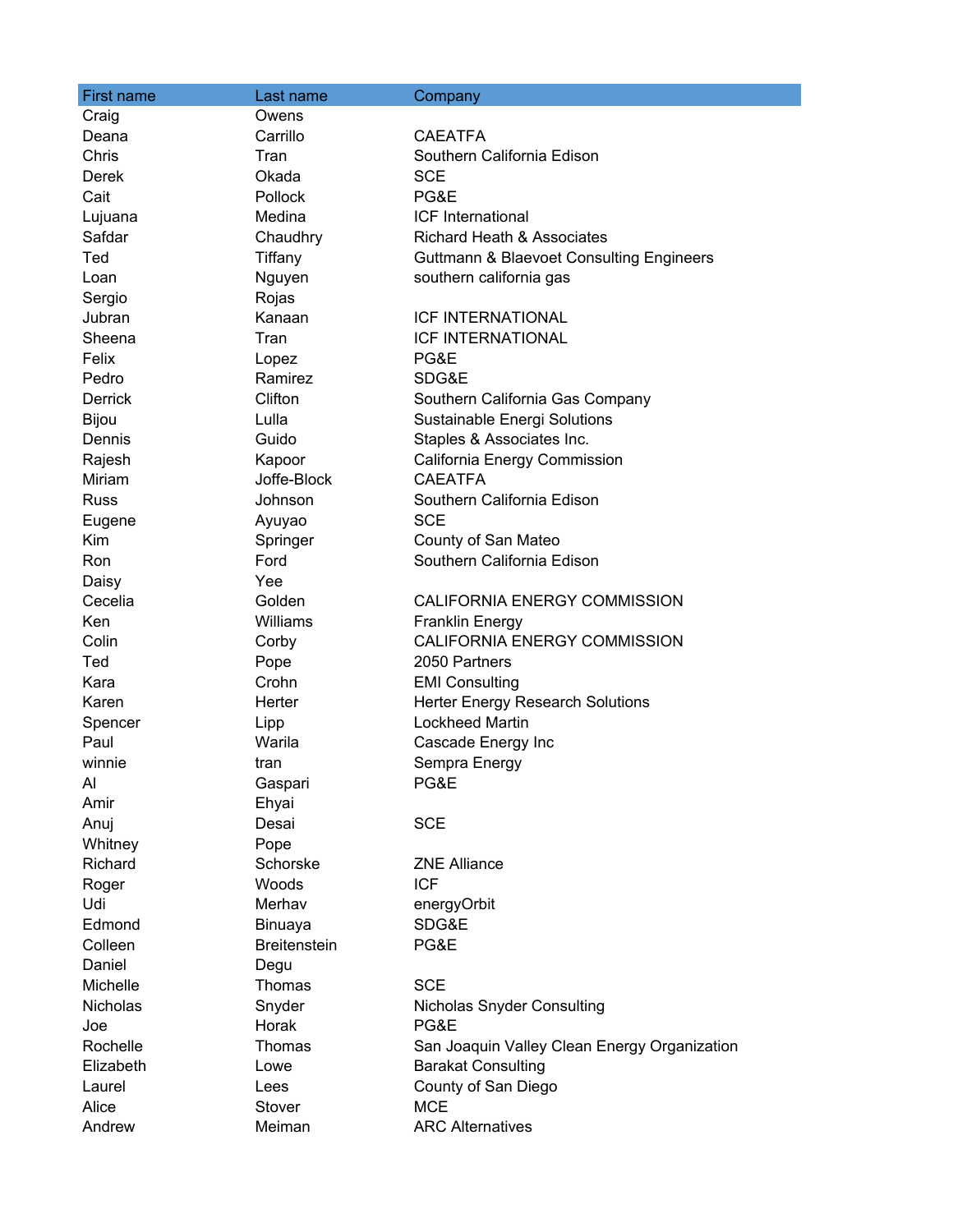Dan Sperber

Beckie Menten Menten MCE Carol Yin Yinsight, Inc. Darren Hanway SCG Meaghan **Doran** Doran MCE Elizabeth Baires SoCalGas Kay **Hardy** CPUC Lara **Ettenson** NRDC Nick Brod CLEAResult Rafael **Friedmann** PG&E Robert **KASMAN** PGE Cody Coeckelenbergh Lincus, Inc. Shannon Cheng **Cheng** PG&E Meghan Dewey **PG&E** Matt **Evans** Evans SCE Brandi Turner SDG&E Michelle Costello SDG&E Benjamin **Peters** Peters Correlate Inc. Claire FitzGerald CB&I Patsy Dugger CB&I Shea Dibble Enpowered Mushtaq **Ahmad** Nexant, Inc. Corey Grace Clearesult Kenneth Moore TEAA, Inc Ron Sugimoto SoCalGas Glenda Towns SOCALGAS Milena **Usabiaga** Nexant, Inc. Andrew **Bevington PG&E** Jennifer **Holmes** EMI Consulting

Caroline Chen Chen StatWizards LLC Cynthia Mitchell TURN consultant George Odero Energywise Engineering & Technical Consulting Jeff Hirsch James J Hirsch & Associates Justin LeVeque City of San Jose Karen Mills California Farm Bureau Federation Margie **Gardner** CA Energy Efficiency Industry Council Mark **Hervey SOUTHERN CALIFORNIA GAS COMPANY** Michael Michael Nguyen The Energy Coalition Rola **Halawanji** The Energy Coalition shaun dentice CLEAResult Consulting Inc. Amy Reardon CALIFORNIA PUBLIC UTILITIES COMMISSION Tracy Sato Sato City of Anaheim, Public Utilities Department Dave **Hegarty** DuctTesters, Inc. Elsia Galawish Galawish Consulting Associates Alex Chase Energy Solutions Lou Jacobson Redwood Coast Energy Authority Ty **Peck** Honeywell Smart Grid Solutions Jonathon Stage Newcomb Anderson McCormick Jim Reese California Manufacturing Technology Consulting Christine **Baginski** ASWB Engineering Michelle Vigen CA Efficiency + Demand Management Council Dan Brown Brown Cascade Energy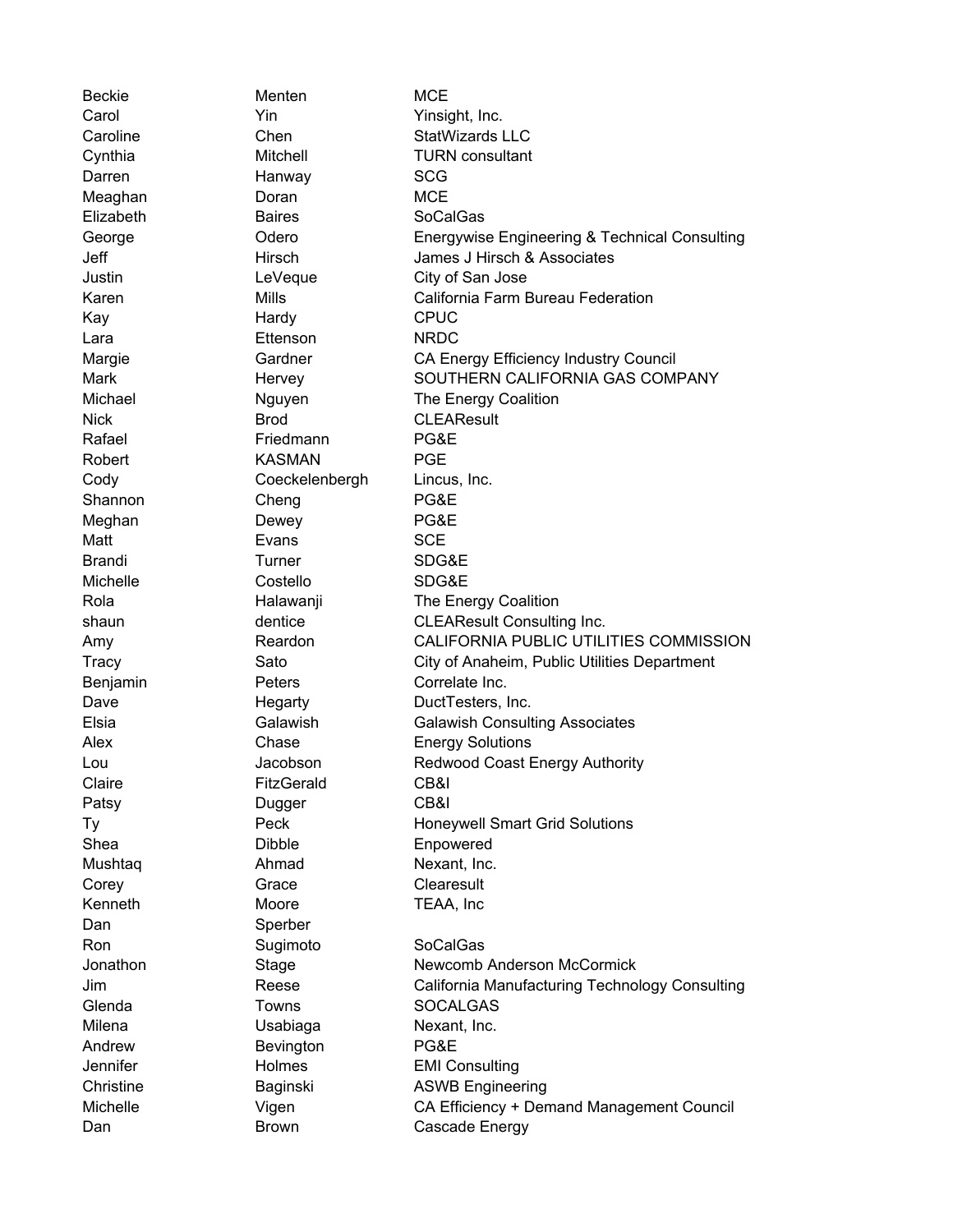Alok Singh Alice Liddell Kenneth Smokoska CC Co-Chairs CC Facilitator Peter Tanios

Chris Terrell Wexus Technologies Inc Corey Corea Grace Resource Innovations Kelly Hedges ICFI Robert Brunn SCE Michael Callahan MCE Shawn Fife SCG Skanda Ramesh Capgemini Amy Clson Communications CCE Bryan Jungers E Source Elisabeth Russell AMBAG Jarred Ross SCE Richard Beadle NEXANT Marissa **Barrera** SCE Frank Spasaro SCG Meg Waltner Arup Jack Shih Shih SCE Matt **Matt** Horwitz SCE Evelyn Lee **Dealer Lee** PG&E Sean Mackay PG&E Lucas Patzek PG&E Nicolas Liu Liu NEXANT Justin Kjeldsen PG&E Gary Shushnar SCE Mark **Reyna** Reyna SoCalGas carlo gavina sempra

Brent Locke EnerGtech Experts Sophia **Hartkopf** TRC Energy Services Narcisa **Untal** Untal County of Solano Margaret **Bruce** Bruce **Local Government Commission** Ellen Zuckerman Schlegel & Associates Matthew **Skolnik** Los Angeles County Office of Sustainability Joseph Button Association of Monterey Bay Area Governments Johnnie Siliznoff USDA-NRCS Jeremy **Kraft** Kraft **EMI Consulting** don arambula don aramubla consulting Kit Cole Consulting Cole Kit Cole Consulting Tom Kunhardt Correlate Inc Kevin **Armstrong COUNTY OF SANTA CLARA** Rachel **Kuykendall** Sonoma Clean Power Shelby Gatlin CalCERTS, Inc. Renwick Paige **Paige** Energy Infrastructure Partners Joanne **O'Neill** CLEAResult Suzanne Foster Porter Kannah Consulting Leigh Lain **Walker** County of Ventura Alice **Zanmiller** County of Marin Sally Seymour Sustainable Napa County